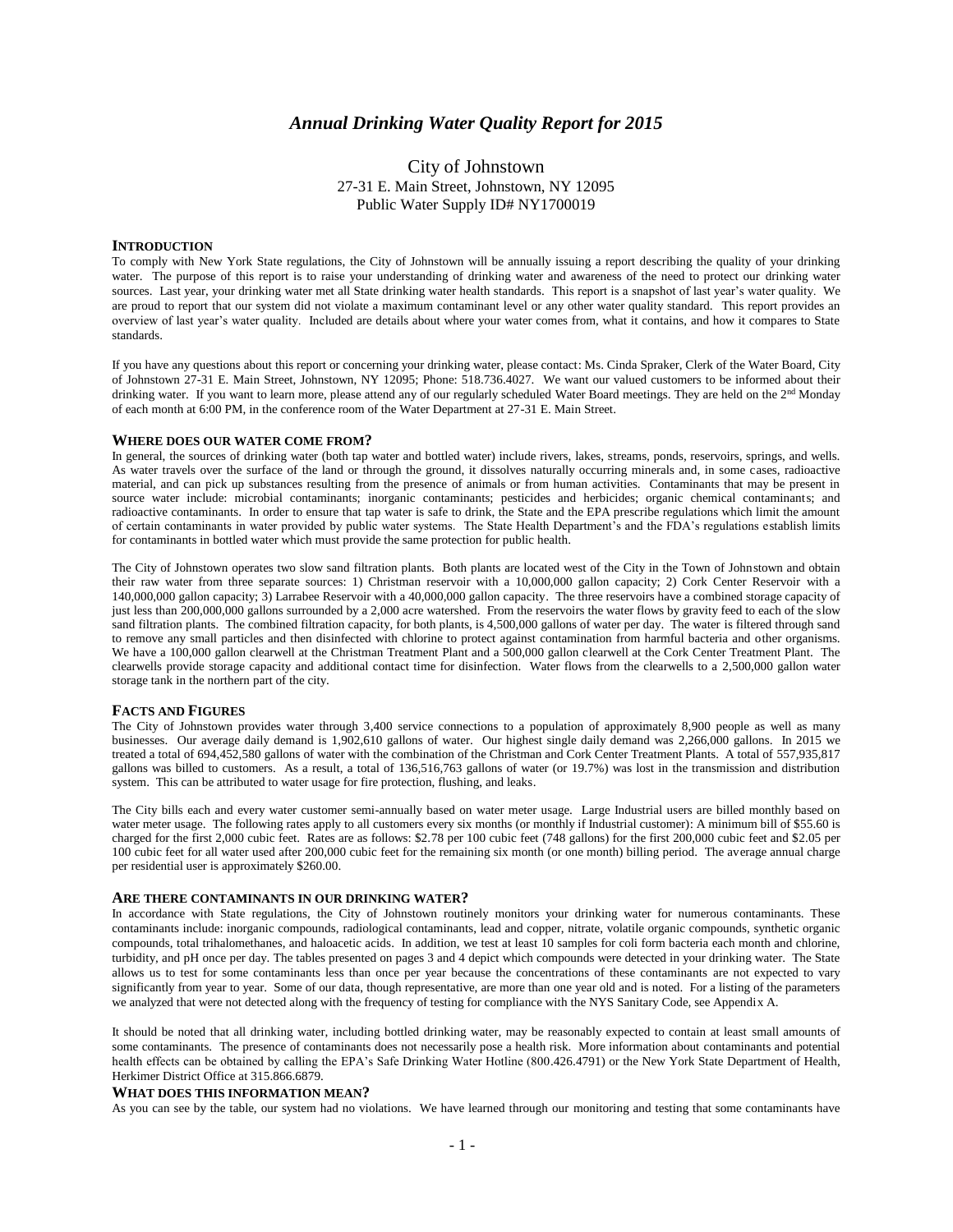been detected; however, these contaminants were detected below the level allowed by New York State regulations. MCL's are set at very stringent levels. To understand the possible health effects described for many regulated contaminants, a person would have to drink two liters of water every day at the MCL level for a lifetime to have a one-in-a-million chance of having the described health effect.

## **IS OUR WATER SYSTEM MEETING OTHER RULES THAT GOVERN OPERATIONS?**

During 2015, our system was in compliance with applicable State drinking water operating, monitoring and reporting requirements.

#### **DO I NEED TO TAKE SPECIAL PRECAUTIONS?**

Although our drinking water met or exceeded state and federal regulations, some people may be more vulnerable to disease causing microorganisms or pathogens in drinking water than the general population. Immuno-compromised persons such as persons with cancer undergoing chemotherapy, persons who have undergone organ transplants, people with HIV/AIDS or other immune system disorders, some elderly, and infants can be particularly at risk from infections. These people should seek advice from their health care provider about their drinking water. EPA/CDC guidelines on appropriate means to lessen the risk of infection by Cryptosporidium, Giardia and other microbial pathogens are available from the Safe Drinking Water Hotline (800.426.4791).

## **WHAT IS THE SOURCE WATER ASSESSMENT PROGRAM (SWAP)?**

To emphasize the protection of surface and ground water sources used for public drinking water, Congress amended the Safe Drinking Water Act (SDWA) in 1996. The amendments require that New York State Department of Health's Bureau of Public Water Supply Protection is responsible for ensuring that source water assessments are completed for all of New York's public water systems.

A source water assessment provides information on the potential contaminant threats to public drinking water sources:

- Each source water assessment will determine where water used for public drinking water comes from (delineate the source areas).
- Inventory potential sources of contamination that may impact public drinking water sources.
- Assess the likelihood of a source water area becoming potentially contaminated.

A SWAP summary for our water supply has not been completed by NYSDOH at this time. It may be presented in next year's report.

## **WATER CONSERVATION TIPS**

The City of Johnstown encourages water conservation. There are many things we can all do to conserve water in our homes and businesses. Saving water reduces energy consumption and some of the costs associated with both of these necessities of life. Saving water also lessens the strain on the water system during dry spells or droughts, helping to avoid severe water use restrictions so that essential fire fighting needs are met. Conservation tips include:

- Use water saving showerheads.
- Repair all leaks in your plumbing system.
- Turn off the tap while brushing your teeth or shaving.
- Water your lawn sparingly in the early morning or in the late evening.
- Do only full loads of laundry and dishes.
- Wash your car with a bucket and hose with a nozzle.
- Don't cut the lawn too short longer grass saves water.

## **CAPITAL IMPROVEMENT PROJECTS**

During 2015 the water department remained committed to improving the adequacy of the city's water system by installing new services for new homes and businesses, extending water lines, replacing old water services, gate valves and hydrants. The water departmeny addressed and completed a retaining wall stabilization at the Larrabee Reservoir. The purpose of the project was to install anchors on the north and south side of the main Larrabee spillway and monitoring devices so the spillway will be stable for many years to come. The water department also has a 6 year plan to help progress in the future.

#### **CLOSING**

Thank you for allowing us to continue to provide you with clean, quality drinking water this year. In order to maintain a safe and dependable water supply we sometimes need to make improvements that will benefit all of our customers. The costs of these improvements may be reflected in the rate structure. Rate adjustments may be necessary in order to address these improvements. We ask that all our customers help us protect our water sources, which are the heart of our community. Please call our office if you have questions.

*The City of Johnstown is an equal opportunity provider and employer. Discrimination is prohibited by Federal Law. Complaints of discrimination may be filed with the USDA, Director, Office of Civil Rights, Room 326-W, Whitten Building, 14th and Independence Avenue SW, Washington, D.C. 20250-9410.*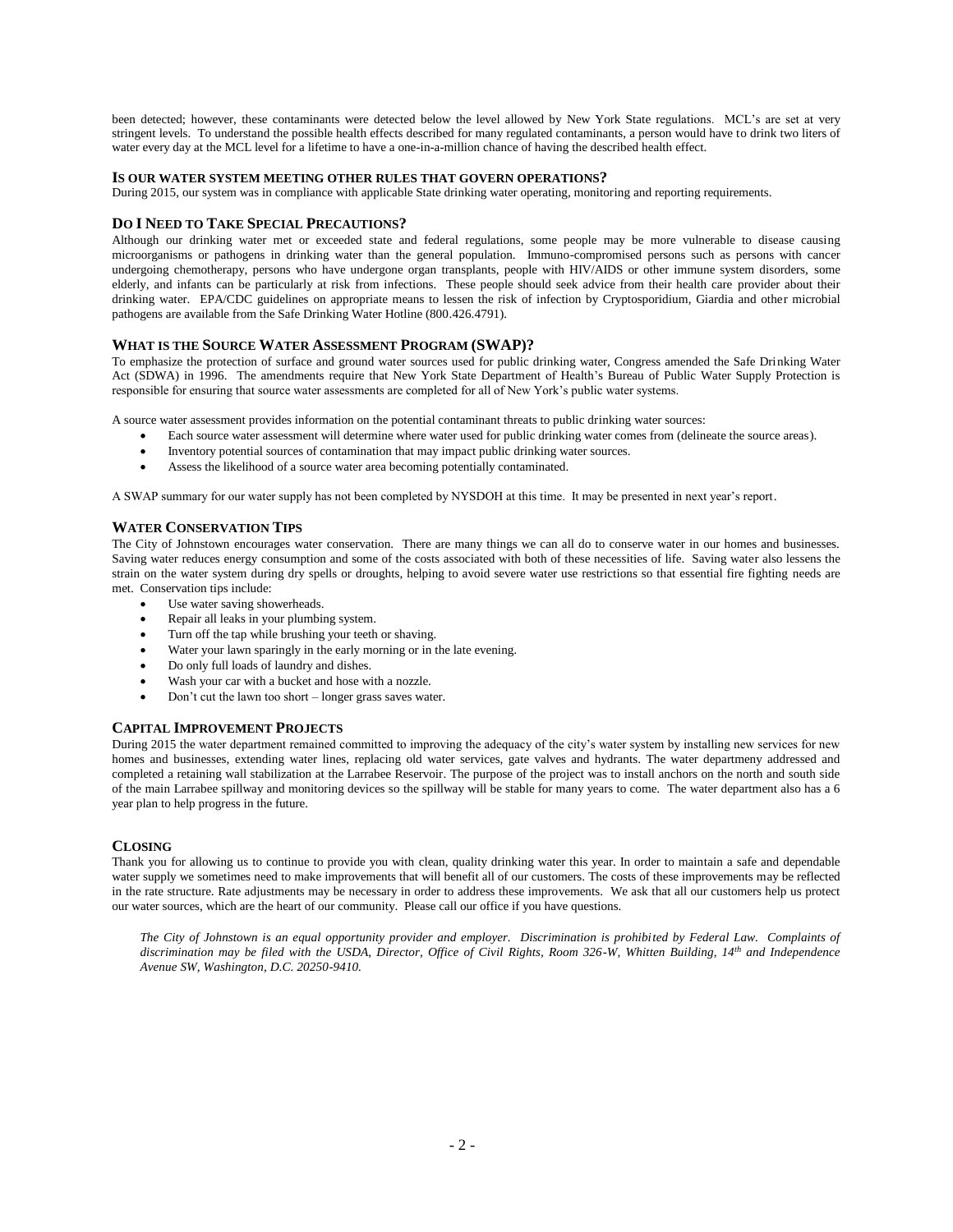| CITY OF JOHNSTOWN TEST RESULTS<br>Public Water Supply ID# NY1700019                                                                                                                                               |                             |                                                  |                            |                     |                                                  |                                                                                                                 |  |  |  |  |  |  |
|-------------------------------------------------------------------------------------------------------------------------------------------------------------------------------------------------------------------|-----------------------------|--------------------------------------------------|----------------------------|---------------------|--------------------------------------------------|-----------------------------------------------------------------------------------------------------------------|--|--|--|--|--|--|
| Contaminant                                                                                                                                                                                                       | <b>Viola</b><br>tion<br>Y/N | Level<br><b>Detected</b><br>(Avg/Max)<br>(Range) | Unit<br><b>Measurement</b> | <b>MCLG</b>         | <b>Regulatory</b><br>Limit<br>(MCL, TT or<br>AL) | <b>Likely Source of Contamination</b>                                                                           |  |  |  |  |  |  |
| Microbiological Contaminants                                                                                                                                                                                      |                             |                                                  |                            |                     |                                                  |                                                                                                                 |  |  |  |  |  |  |
| Turbidity <sup>1</sup> (from 12/272015 Cork Center)                                                                                                                                                               | N                           | .366                                             | <b>NTU</b>                 |                     | TT=5 NTU                                         | Soil runoff                                                                                                     |  |  |  |  |  |  |
| Turbidity <sup>1</sup>                                                                                                                                                                                            |                             | $0.010 - 0.366$                                  |                            |                     |                                                  |                                                                                                                 |  |  |  |  |  |  |
| Turbidity                                                                                                                                                                                                         | N                           | 100%                                             | <b>NTU</b>                 |                     | $TT = %$ samples<br>< 1.0                        |                                                                                                                 |  |  |  |  |  |  |
| Inorganic Contaminants (Sample data from 2/17/15 unless otherwise noted. Results in Bold are from Christman Plant those in plain type are from Cork, when only<br>one value - Values are the same at both plants) |                             |                                                  |                            |                     |                                                  |                                                                                                                 |  |  |  |  |  |  |
| Barium                                                                                                                                                                                                            | N                           | $0.0054 -$<br>0.0097                             | ppb                        | 2000                | 2000                                             | Erosion of natural deposits                                                                                     |  |  |  |  |  |  |
| Chloride                                                                                                                                                                                                          | N                           | $4 - 15$                                         | ppm                        |                     | 250                                              | Geology; Naturally occurring                                                                                    |  |  |  |  |  |  |
| Copper – Sample from $8/25/2014$<br>Range of Copper concentration                                                                                                                                                 | N                           | $500^2$<br>20-770                                | ppb                        | 1300                | $AL=1300$                                        | Corrosion of household plumbing<br>systems; erosion of natural<br>deposits; leaching from wood<br>preservatives |  |  |  |  |  |  |
| Lead - Sample from $9/04/2014$<br>Range of lead concentration                                                                                                                                                     | N                           | $2^3$<br>$ND-3$                                  | ppb                        | $\Omega$            | $AL=15$                                          | Corrosion of household plumbing<br>systems; erosion of natural deposits                                         |  |  |  |  |  |  |
| pH                                                                                                                                                                                                                | N                           | $7.8 - 7.6$                                      | Units                      |                     | $6/5 - 8.5$                                      |                                                                                                                 |  |  |  |  |  |  |
| Sodium <sup>4</sup>                                                                                                                                                                                               | N                           | $4 - 9$                                          | ppm                        | N/A                 | N/A                                              | Geology; Road Salt                                                                                              |  |  |  |  |  |  |
| Sulfate                                                                                                                                                                                                           | N                           | $5-6$                                            | ppm                        | N/A                 | 250                                              | Naturally occurring                                                                                             |  |  |  |  |  |  |
| Disinfection byproducts (Quarterly samples from 2/17/15, 5/12/15, 8/11/15 & 11/12/15                                                                                                                              |                             |                                                  |                            |                     |                                                  |                                                                                                                 |  |  |  |  |  |  |
| Haloacetic Acids (HAA5)(average) <sup>5</sup><br>Range of Values for HAA5                                                                                                                                         | $\mathbf N$                 | 19.8<br>19.7-32                                  | ppb                        | N/A                 | 60                                               | By-product of drinking water<br>chlorination                                                                    |  |  |  |  |  |  |
| TTHM (Total Trihalomethanes)(average) <sup>5</sup><br>Range of Values                                                                                                                                             | N                           | 26.4<br>14.7-40.7                                | ppb                        | $\Omega$            | 80                                               | By-product of drinking water<br>chlorination                                                                    |  |  |  |  |  |  |
| Chlorine Residual (average) (range)                                                                                                                                                                               | N                           | 0.65<br>$0.2 - 1.4$                              | ppm                        | <b>MRDLG</b><br>N/A | <b>MRDL</b><br>$\overline{4}$                    | Used in treatment and disinfection<br>of drinking water                                                         |  |  |  |  |  |  |

### **Footnotes:**

1. Turbidity is a measure of the cloudiness of the water. We monitor and test it because it is a good indicator of the effectiveness of our filtration system. Level detected represents the highest level detected. Distribution system turbidity tests performed five times per week with 0.070 NTU being the average level detected and .366 NTU being the highest level detected.

2. The level presented represents the 90<sup>th</sup> percentile of 20 sites tested. The action level for copper was not exceeded at any of the 20 sites tested.

3. The level presented represents the 90<sup>th</sup> percentile of 20 sites tested. The action level for lead was not exceeded at any of the 20 sites tested.

4. Water containing more than 20 mg/l should not be consumed by persons on severely restricted sodium diets; water containing more than 270 mg/l should not be consumed by persons on moderately restricted sodium diets.

5. The average is based on a running annual average.

# **Definitions:**

 $\overline{a}$ 

*Maximum Contaminant Level*(MCL): The highest level of a contaminant that is allowed in drinking water. MCLs are set as close to the MCLGs as feasible. *Maximum Contaminant Level Goal* (MCLG): The level of a contaminant in drinking water below which there is no known or expected risk to health. MCLGs allow for a margin of safety.

*Maximum Residual Disinfectant Level* (MRDL): The highest level of a disinfectant allowed in drinking water. There is convincing evidence that addition of a disinfectant is necessary for control of microbial contaminants.

*Maximum Residual Disinfectant Level Goal* (MRDLG): The level of a drinking water disinfectant below which there is no known or expected risk to health. MRDLGs do not reflect the benefits of the use of disinfectants to control microbial contamination.

Action Level (AL): The concentration of a contaminant which, if exceeded, triggers treatment or other requirements which a water system must follow.

*Treatment Technique* (TT): A required process intended to reduce the level of a contaminant in drinking water.

*Non-Detects* (ND): Laboratory analysis indicates that the constituent is not present.

*Nephelometric Turbidity Unit* (NTU): A measure of the clarity of water. Turbidity in excess of 5 NTU is just noticeable to the average person.

*Milligrams per liter* (mg/l): Corresponds to one part of liquid in one million parts of liquid (parts per million - ppm).

*Micrograms per liter* (ug/l): Corresponds to one part of liquid in one billion parts of liquid (parts per billion - ppb).

*Nanograms per liter* (ng/l): Corresponds to one part of liquid to one trillion parts of liquid (parts per trillion - ppt).

*Picograms per liter* (pg/l): Corresponds to one part per of liquid to one quadrillion parts of liquid (parts per quadrillion – ppq).

*Picocuries per liter* (pCi/L): A measure of the radioactivity in water.

*Millirems per year* (mrem/yr): A measure of radiation absorbed by the body.

*Million Fibers per Liter* (MFL): A measure of the presence of asbestos fibers that are longer than 10 micrometers.